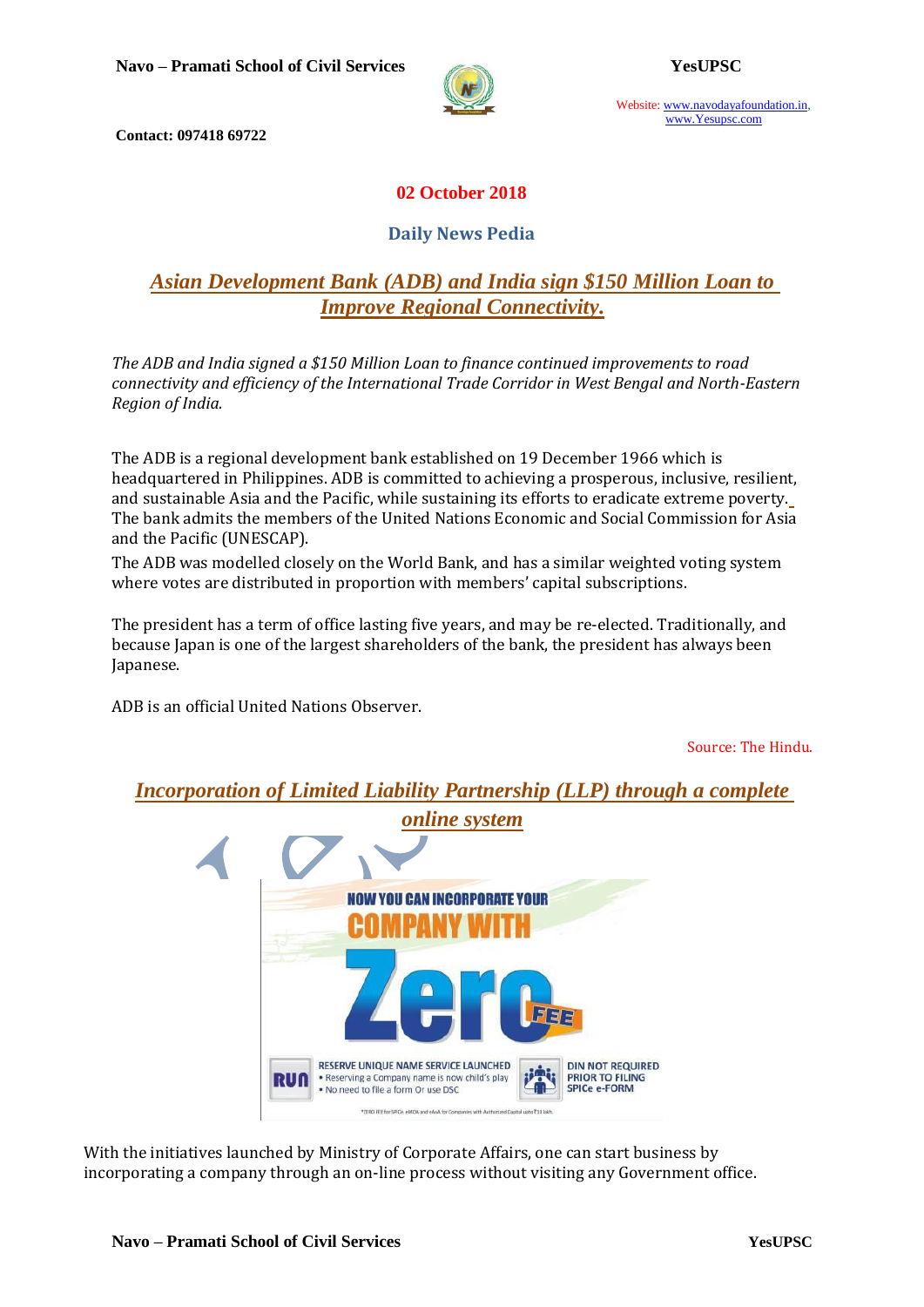This was achieved in January, 2016 by establishing Central Registry Centre (CRC) for on-line incorporation of the company and reserving its unique name.

Two on-line forms that were introduced for the purpose are Simplified Proforma for Incorporating Company Electronically (SPICe) and Reserve Unique Name (RUN)

#### *Limited Liability Company?*

A limited liability company is a corporate structure whereby the members of the company are not personally liable for the company's debts or liabilities.

They are hybrid entities that combine the characteristics of a corporation and a partnership or sole proprietorship. In these the liability of each partner is limited to his share as written in the agreement.

*RUN-LLP (Reserve Unique Name – Limited Liability Partnership)*

The Ministry of Corporate Affairs has contributed significantly towards 'Ease of Doing Business' in the country with a new initiative.

A company can now be incorporated in less than two days along with allotment of PAN, TAN, DIN and Unique Name through the online process.

It has launched process re-engineering by making incorporation of Limited Liability Partnership (LLP) through a complete online system.

It is web service titled RUN-LLP (Reserve Unique Name – Limited Liability Partnership).

Name can be allotted to LLP through an e-form titled "FiLiP (Form for incorporation of Limited Liability Partnership).





The second edition of Exercise Aviaindra, a Biennial Air Force level exercise between Indian and the Russian Federation, was held recently in Russia.

The aim of the exercise was to formulate and validate use of airpower in anti-terrorist operation in a bilateral scenario. It also includes simulator training.

Source: The Hindu.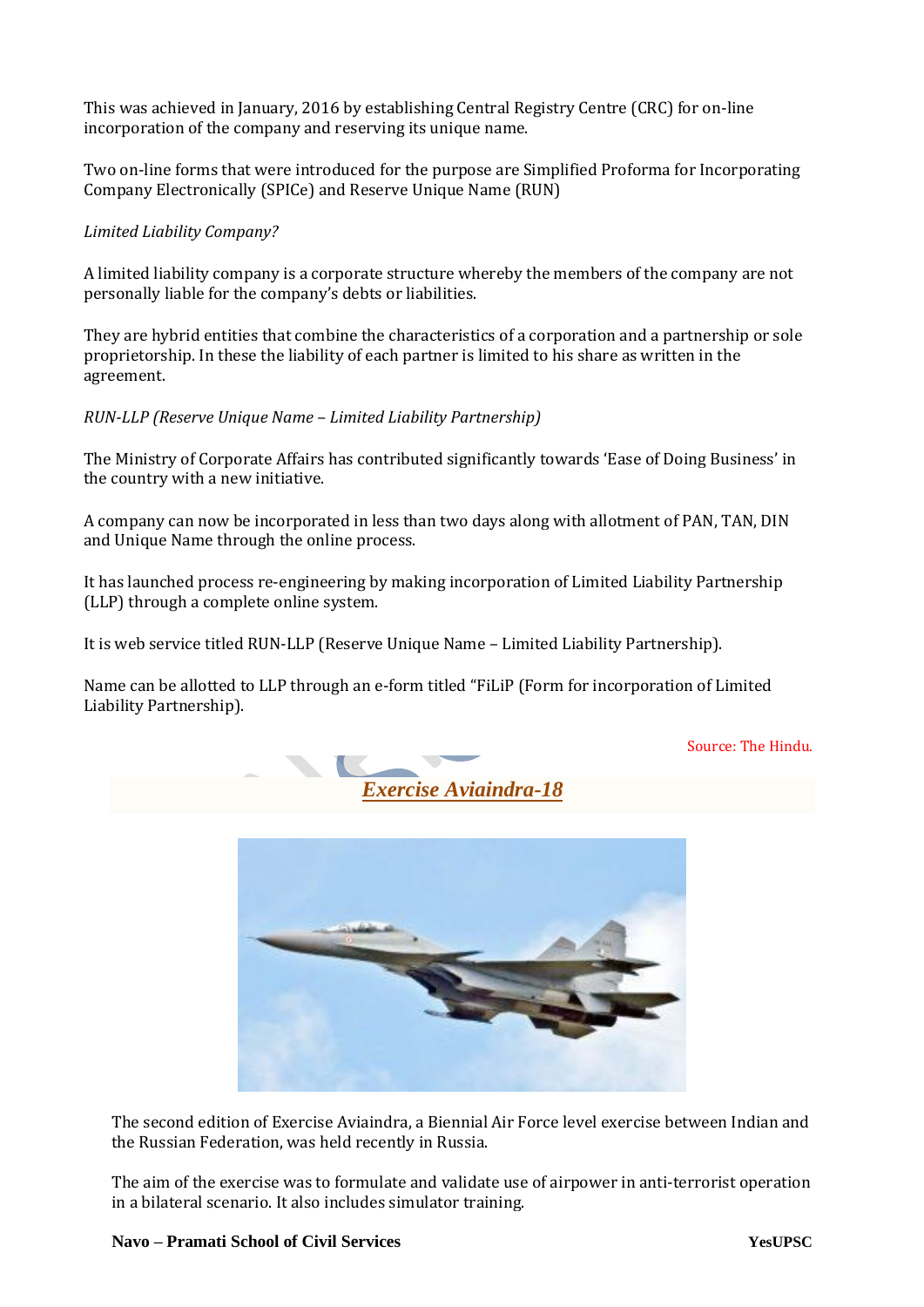The exercise included briefing on Aerospace safety and anti-terrorist air operations.

Source: The Hindu.

# *India and China: "Wuhan spirit"*

After the Wuhan summit, mutual confidence between China and India was promoted.

Experts and academicians feel – "China and India can cooperate under two-plus-one formula" to bring development in countries such as Maldives, Afghanistan and Nepal.

The 2+1 mechanism (Wuhan Spirit) was proposed by China at Wuhan, where New Delhi and Beijing would coordinate their responses while engaging a third country in South Asia.

Source: The Hindu.

# *Editorial*

To Read

#### **Creating an India Consensus for growth**

Economic reforms whose thrust is to provide consumers more stuff to aspire for, but do not provide the means to earn and pay for it, are short-sighted

International trade arrangements are being ripped apart by US President Donald Trump. Only an ostrich with its head buried in the sand can think that the World Trade Organization (WTO) will survive in its present form. A backlash against immigrants has altered political landscapes in many countries. Only an ostrich would expect the flow of people across borders to ease soon. Political divisions have become sharper in many countries between ruling political establishments and populist movements rising from both the right and the left.

A principal cause of the global politico-economic malaise is the widespread breakdown of people's trust in the political establishments that have been ruling them in the past few decades. Another force disrupting the Washington-dominated march of globalization is the remarkable rise of China. "Death by China" is the title of a book by Peter Navarro, chief of trade and policy in the Trump administration. The US, shaken by what China achieved by its industrial policies to become the factory of the world, is alarmed by what it may achieve by its Made in China 2025 policy whereby it aims to also dominate emerging technology sectors, such as robotics and artificial intelligence. One of the demands of the US in the on-going trade war between the two countries is that China should dismantle its Made in China 2025 policy.

The contrast between China's and India's economic development since the 1990s is stark. The two countries' industrial sectors had comparable capabilities at that time. Now China's manufacturing sector is 10 times as large, and machinery production in China is 50 times more than in India. India and China have taken different paths to industrial development since the 1990s. India was coerced into adopting the path of the Washington Consensus when it turned to the International Monetary Fund (IMF) for support because its foreign exchange reserves had become precariously low. India had to open its economy for more imports and more investments by foreigners. Free market ideologies, on which the Washington Consensus was founded, forbade government supported industrial policies. Whereas China stayed on its own course of building domestic capabilities.

The opening of India's economy has benefited Indian consumers. While they were starved of many things before, they have been able to buy a great variety of products made in other